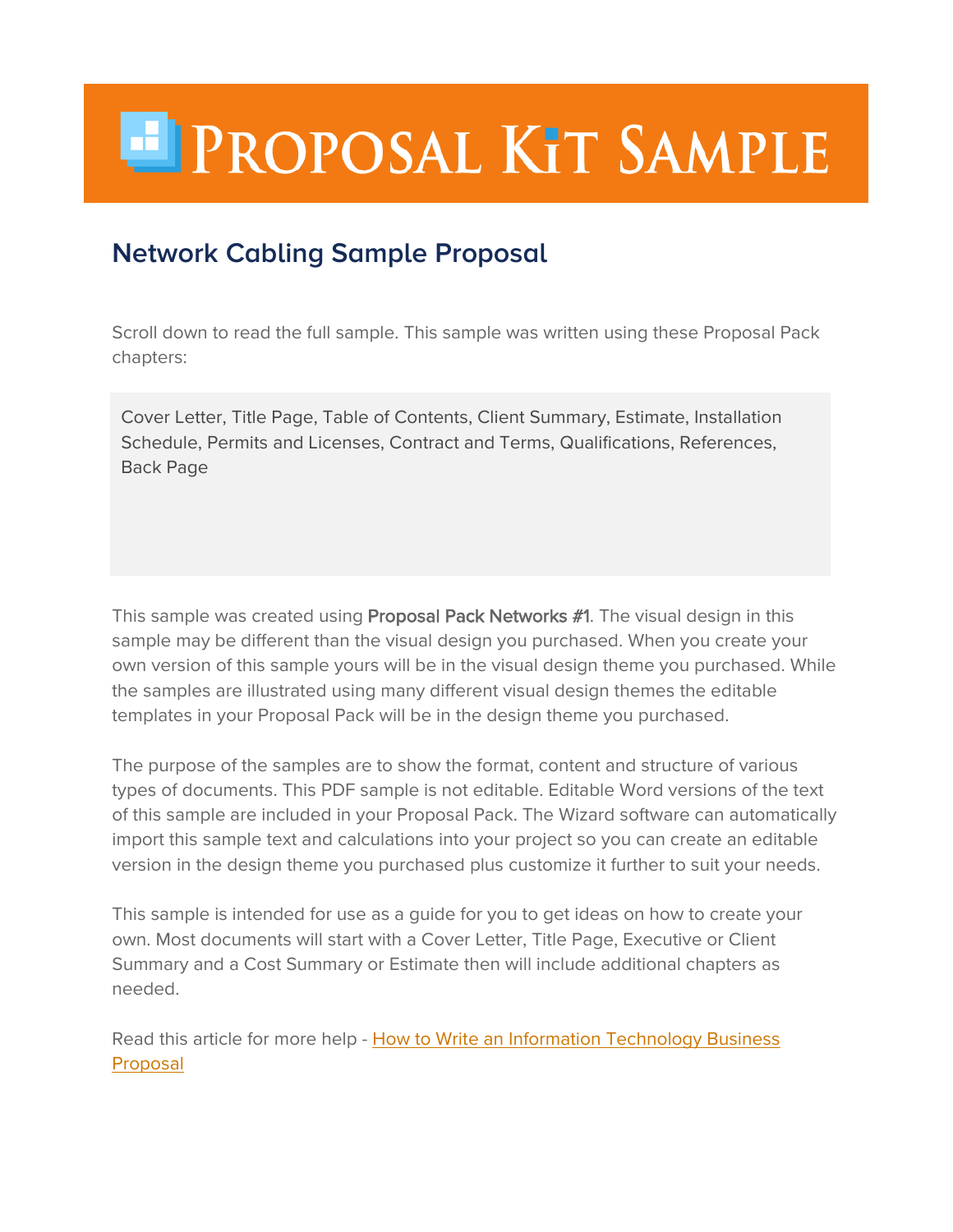Daniel Singh CEO HarborLite Technologies 9703 Castle Drive Newport, OR 97365

Dear Mr. Singh,

We would be most pleased to design and install your new computer network at your new corporate facility in Newport, OR.

Northwest Computer Cabling, Inc. is located in Portland, but we travel throughout the state of Oregon and into southwestern Washington State to install computer networks. We have designed and installed networks for more than 300 companies of all sizes.

Please find enclosed our proposal and cost estimates for your new computer network. The prices listed herein are good for thirty days. We hope to be working with you soon.

Sincerely,

Greg Nealson Lead Designer Northwest Computer Cabling, Inc. 555-545-5012 gn@nwcabling.com www.nwcabling.com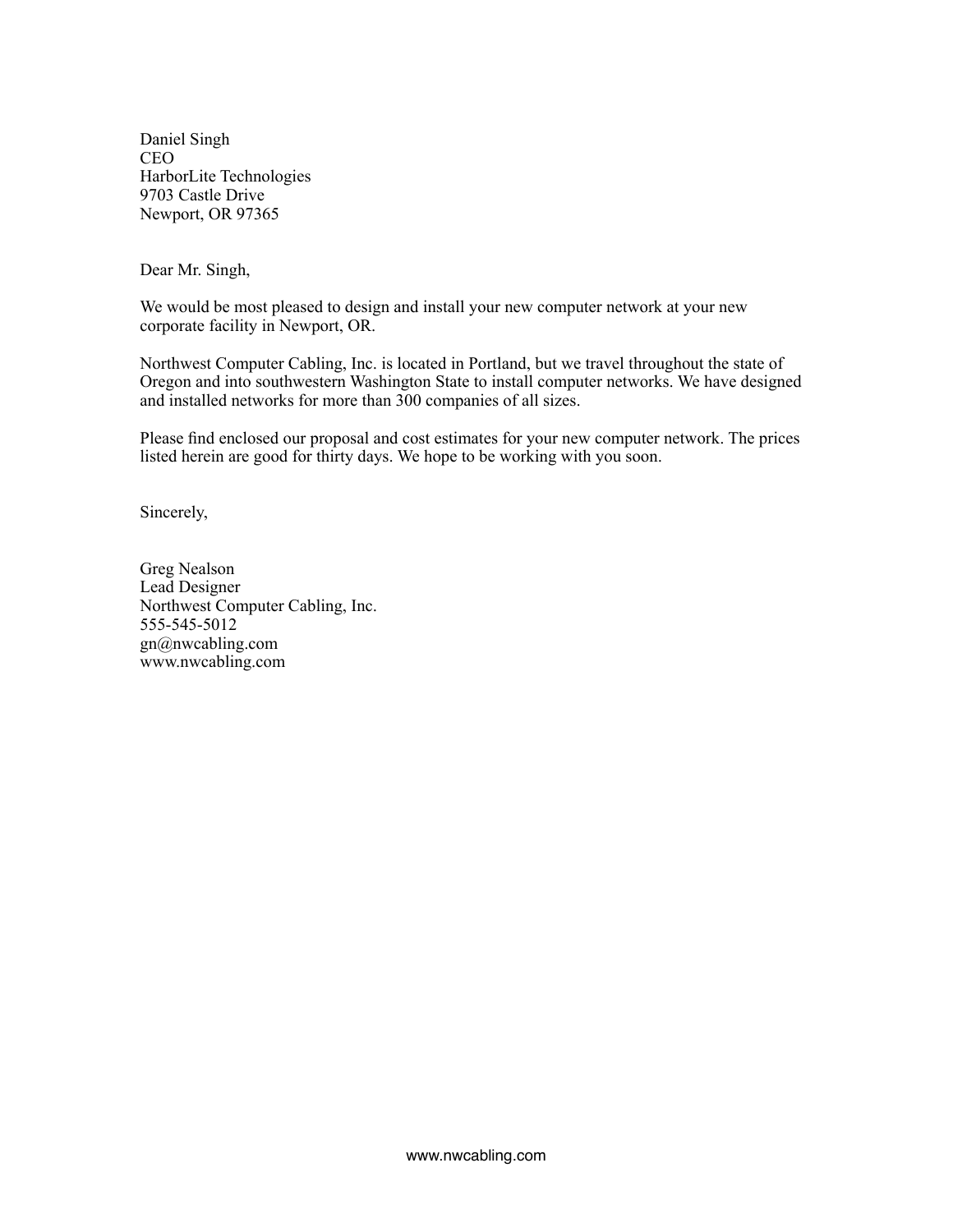Northwest Computer Cabling, Inc. 92 Blackmoor Road Portland, OR 97204

> (PH) 555-545-5012 (FX) 555-545-5013 www.nwcabling.com

# ...Proposal

Network Cabling Design and Installation

Prepared for: Daniel Singh CEO

Prepared by: Greg Nealson Lead Designer

# ••• Description

Thank you for the opportunity to bid on designing and installing your computer network at your new corporate headquarters.

Northwest Computer Cabling, Inc. is located in Portland, but we travel throughout the state of Oregon and into southwestern Washington State to install computer networks. We have designed and installed networks for more than 300 companies of all sizes.

Proposal Number: PN-3

www.nwcabling.com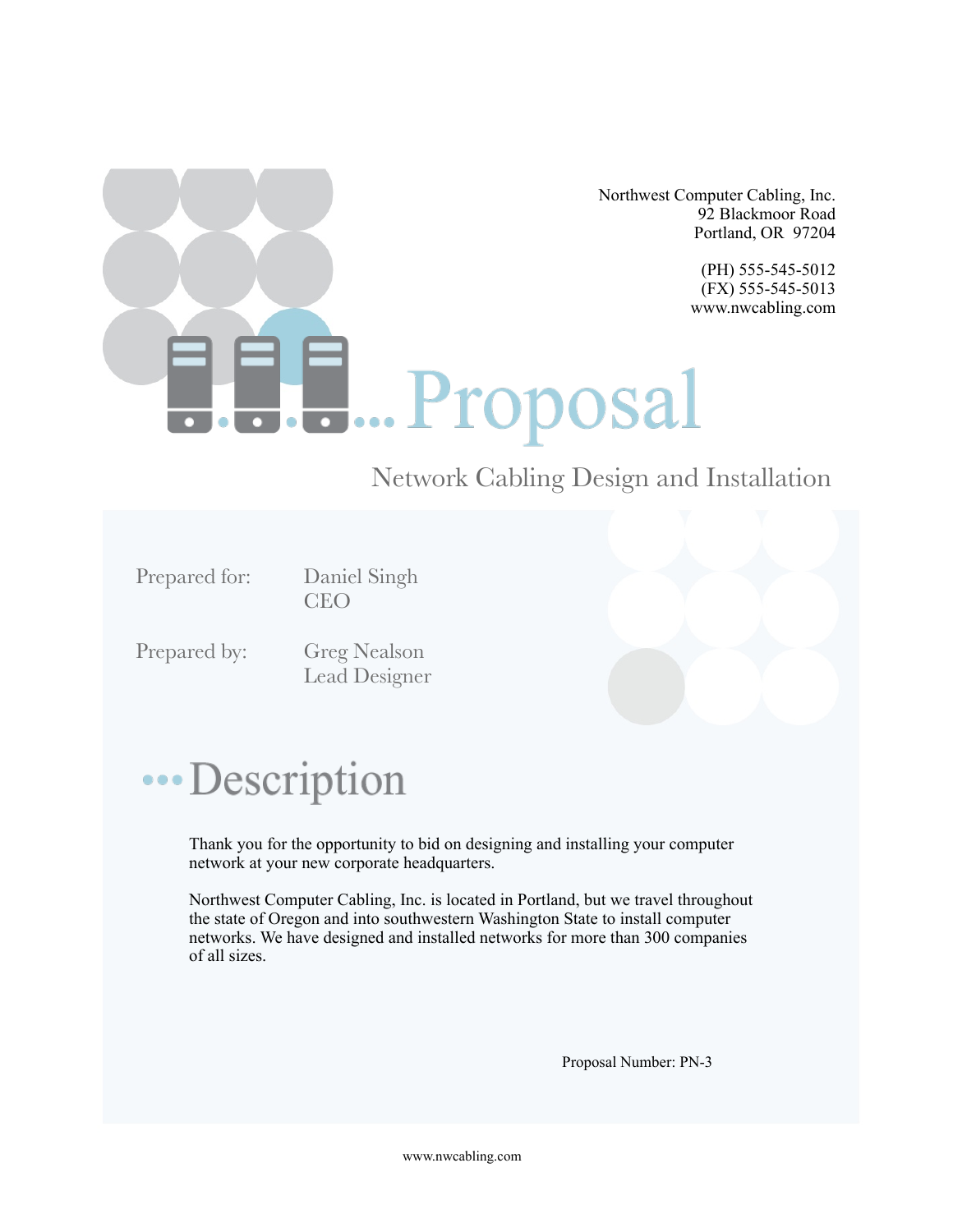# ...Table of Contents

#### **Summary**

| <b>Client Summary</b> |  |
|-----------------------|--|
| Estimate              |  |
| <b>Methodology</b>    |  |
| Installation Schedule |  |
| Permits and Licenses  |  |

#### **Qualifications**

| Qualifications            |  |
|---------------------------|--|
| References                |  |
| <b>Contract and Terms</b> |  |

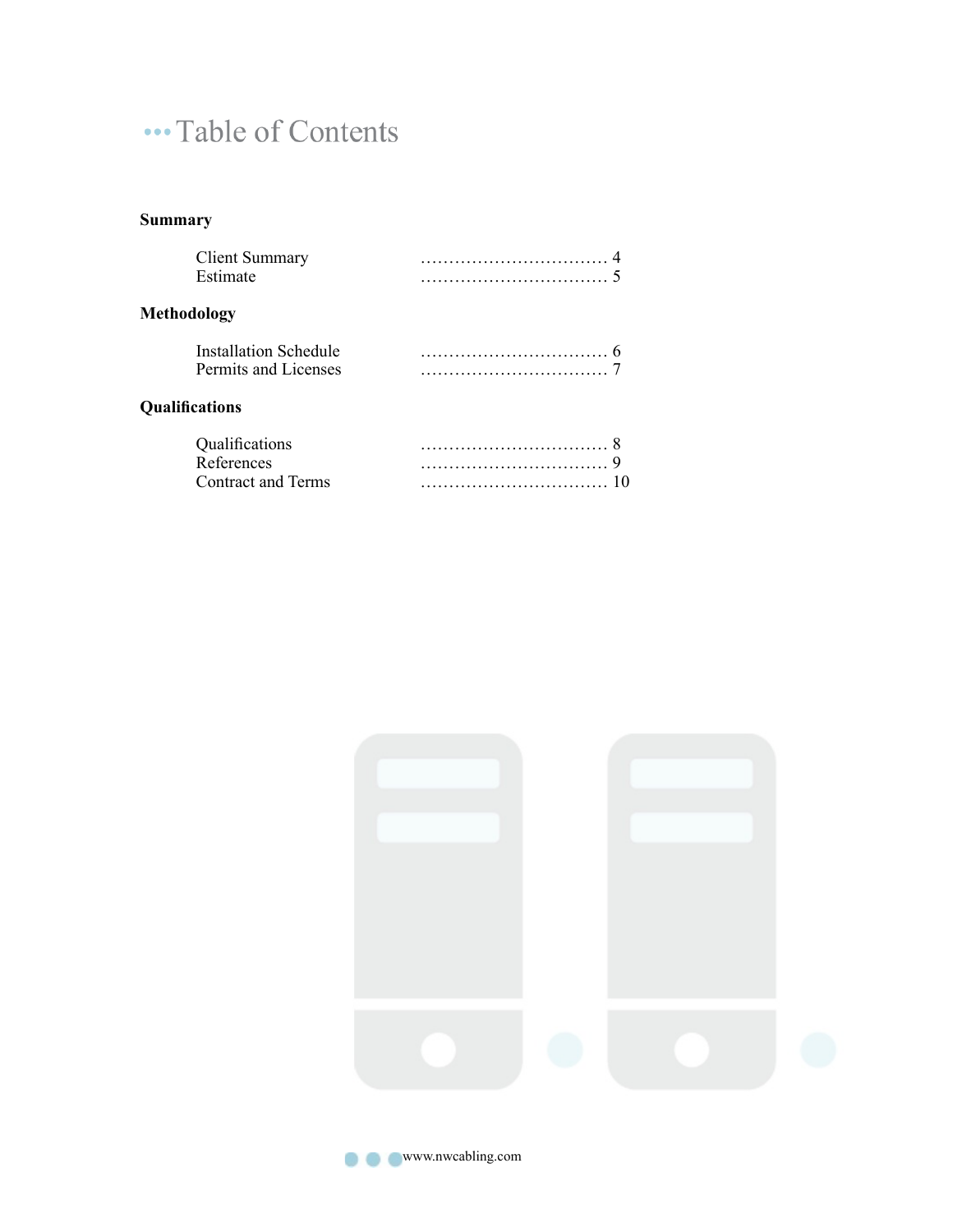# ...Client Summary

#### **The Objective…**

HarborLite Technologies is a rapidly growing company that plans to move into their new corporate headquarters within the next six months. HarborLite Technologies is upgrading their computer system and requires a new network to complete the system.

- **Need #1:** Analysis of current and future needs for a new computer network.
- **Need #2:** A design for a new computer network.
- **Need #3:** An implementation plan for a new computer network.

#### **The Opportunity…**

After meeting with Daniel Singh, Northwest Computer Cabling Inc. believes that HarborLite Technologies' goals are as follows:

- **Goal #1:** Design a computer network that serves the company's current needs and can grow with the company.
- **Goal #2:** Formulate an installation plan that will cause as little disruption to current business as possible.
- **Goal #3:** Install the new network and get it up and running as soon as possible.

#### **The Solution…**

Northwest Computer Cabling Inc. specializes in designing and installing computer networks. We propose to install LANwork 5000 products, which offer maximum flexibility and security.

- **Recommendation #1:** Install LANwork 5000 F22 Layer Hi-Speed switches for cost-effective Layer 2 10/100 and 10/100/1000 Ethernet switching.
- **Recommendation #2:** Install LANwork 5000 Unmanaged 16-port 10/100/1000 switch; Layer 2 with compact design and auto MDI/MDIX and IEEE 802.1p features.
- **Recommendation #3:** Run heavy-duty hi-load capacity cable throughout building to accommodate current network needs and allow for future attachments.



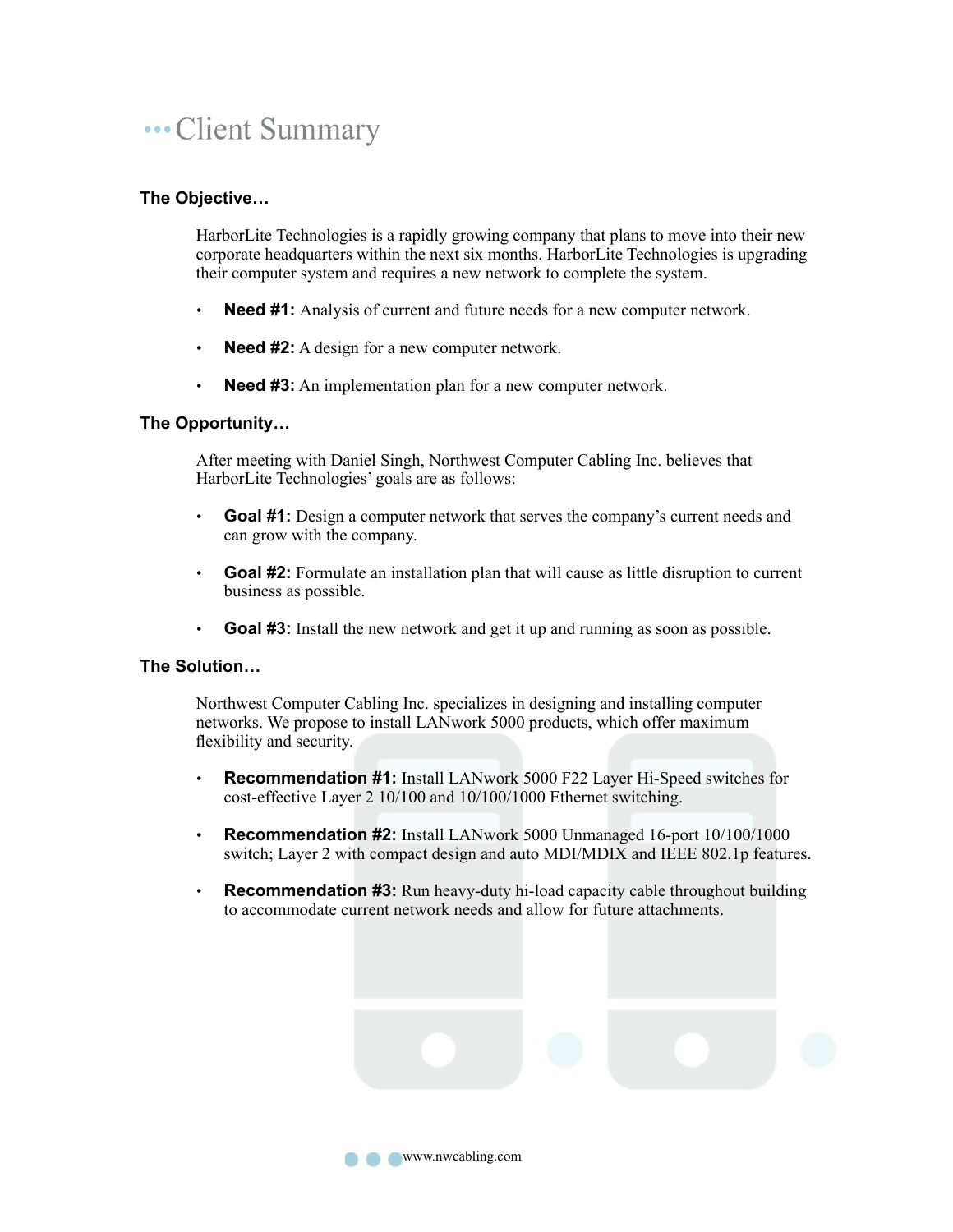# ••• Estimate

#### **Services**

| <b>Description</b>                           | <b>Unit Price</b> | Ext. Price<br>Quantity |
|----------------------------------------------|-------------------|------------------------|
| Permits and Licenses                         | \$200.00          | \$200.00               |
| Network Design                               | \$3,000.00        | \$3,000.00             |
| 24x7 Priority Support (12 Months) \$8,000.00 |                   | \$8,000.00             |
| <b>Network Installation</b>                  | \$16,000.00       | \$16,000.00            |
|                                              |                   |                        |
|                                              |                   |                        |
|                                              |                   |                        |

#### **Hardware**

| <b>Description</b>                 | <b>Unit Price</b> | Quantity       | Ext. Price |
|------------------------------------|-------------------|----------------|------------|
| LANWork 5000 F22 Switch            | \$900.00          | $\overline{2}$ | \$1,800.00 |
| LANWork 6000 F16 Hub               | \$2,500.00        |                | \$2,500.00 |
| <b>Fiberoptic Cable</b>            | \$1,000.00        |                | \$1,000.00 |
| Firewall                           | \$900.00          |                | \$900.00   |
| <b>Telecommunications Closet</b>   | \$8,000.00        |                | \$8,000.00 |
| <b>Wall Plates and Connections</b> | \$6.00            | 80             | \$480.00   |
| <b>CAT-6 Cable</b>                 | \$1,000.00        |                | \$1,000.00 |
| LanWork 8000 Modems                | \$600.00          | 3              | \$1,800.00 |
|                                    |                   |                |            |

#### **Total Estimate for Project:** \$44,680.00

**Standard Disclaimer:** The numbers represented above are to be used as an estimate for the projects discussed. The above Estimate does in no way constitute a warranty of final price. Estimates are subject to change if project specifications are changed or costs for outsourced services change before being locked in by a binding contract.



**WWW.nwcabling.com**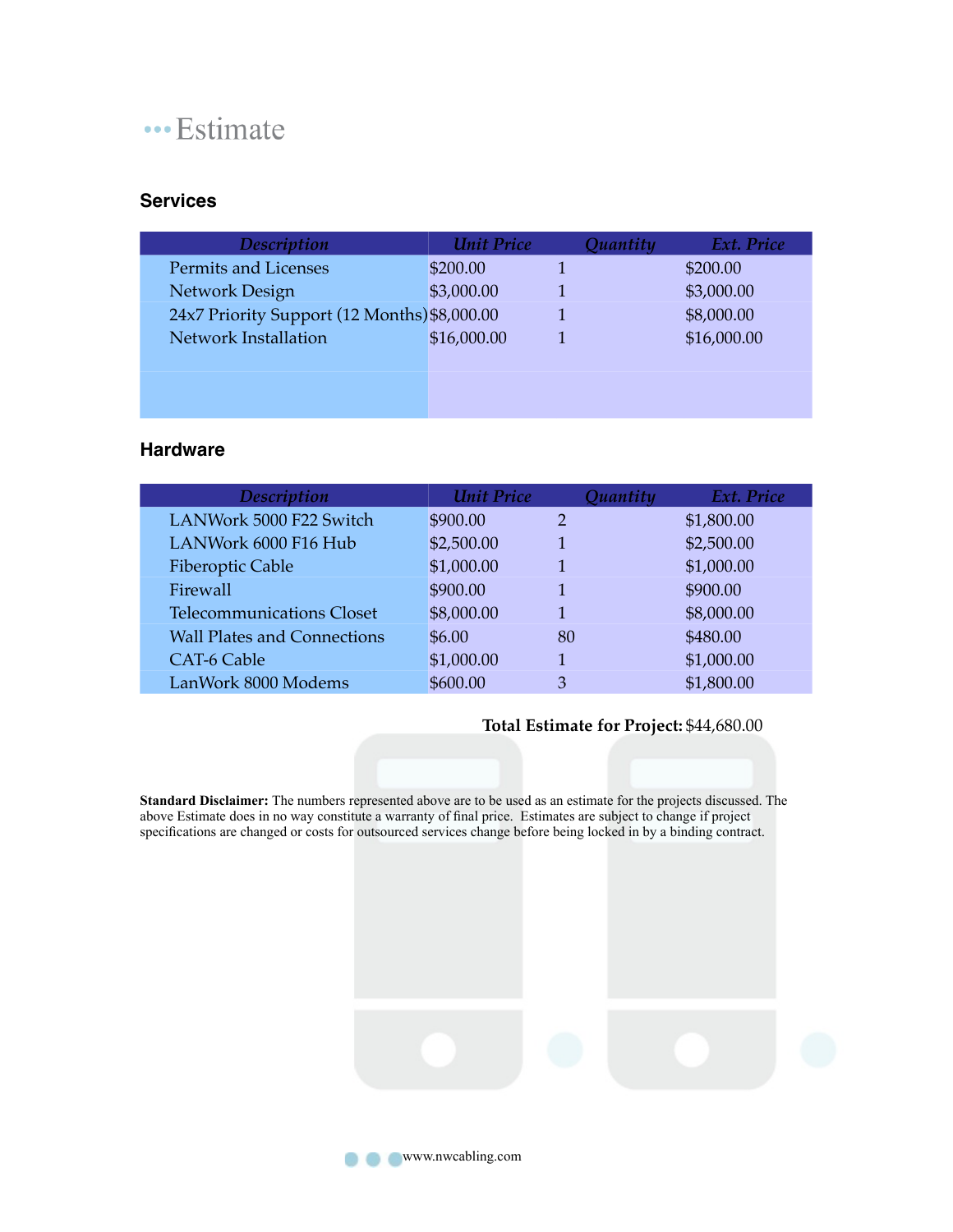# ••• Installation Schedule

Northwest Computer Cabling, Inc. will follow the installation schedule below.

Before any work can begin, all computer devices currently used by HarborLite Technologies employees need to be accounted for and have a space reserved for them on the architectural blueprints for the new building.

All current servers, shared printers, fax machines, etc. must also be accounted for and their positions mapped in the new building.

| <b>Installation Job Description</b>                                                                            | <b>Date</b> | <b>Duration</b>           |
|----------------------------------------------------------------------------------------------------------------|-------------|---------------------------|
| Establish position for all devices (personal computers,<br>servers, routers, etc) in all rooms of new building | January 12  | Approximately<br>one week |
| Run new cable throughout building as needed                                                                    | January 19  | Approximately<br>one week |
| Move all devices to new building                                                                               | January 26  | Two days                  |
| Connect all devices                                                                                            | January 28  | Three days                |
| Verify network functionality and test all devices on it                                                        | February 3  | Two-three<br>days         |
|                                                                                                                |             |                           |
|                                                                                                                |             |                           |
|                                                                                                                |             |                           |
|                                                                                                                |             |                           |

#### **Notes:**

This network installation schedule is dependent on finalization of building construction and will require that HarborLite Technologies shut down operations for a few days during the transition to the new building. We will endeavor to make business interruptions as short as possible.



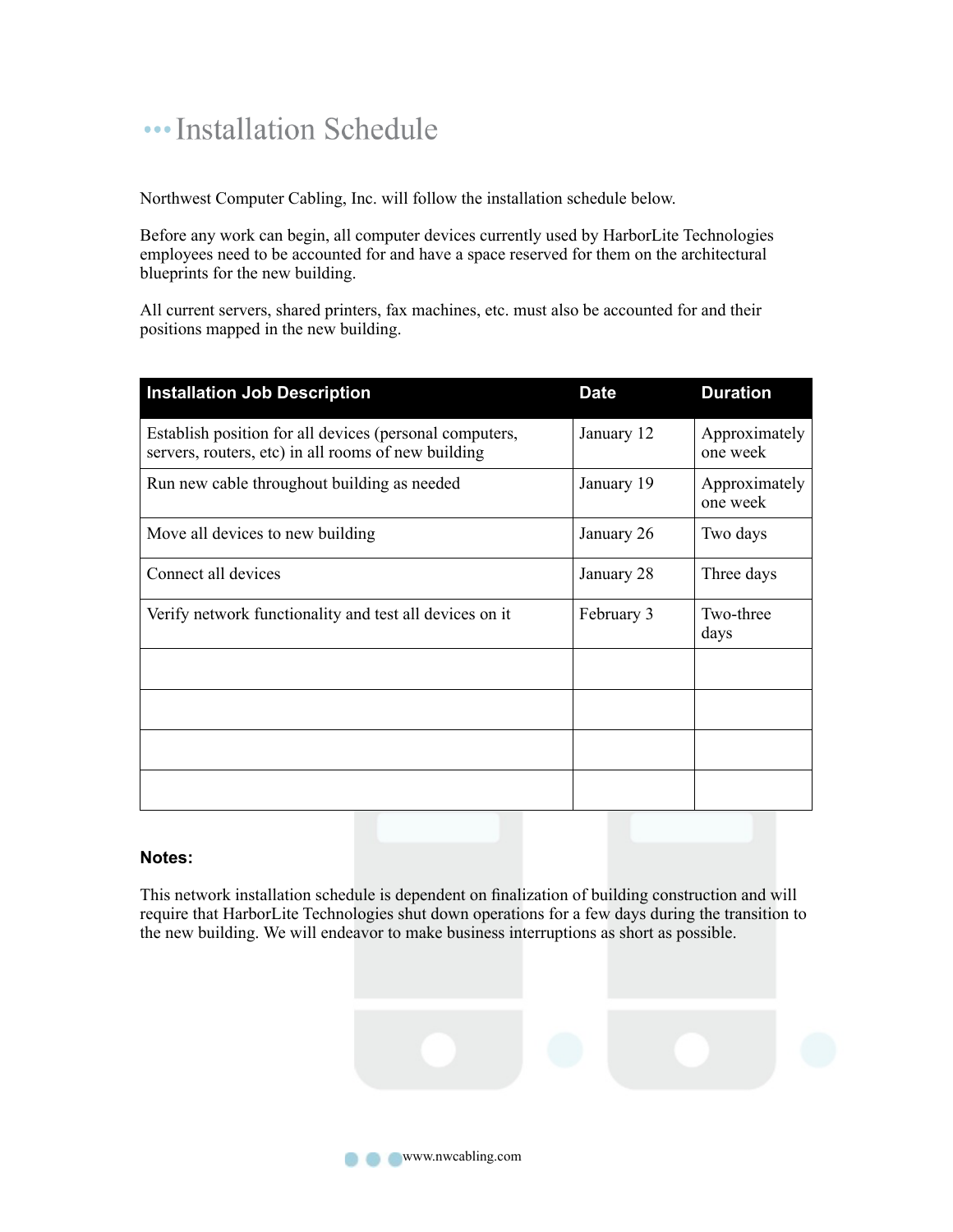# "Permits and Licenses

This project is legally required to obtain the following permits and to be performed by individuals licensed to complete the project.

#### **Permits Required:**

• Permit #1 – Lincoln County Electrical Permit

Authority: Lincoln County Office of Electrical Inspection

This permit must be applied for approximately 30 days in advance of doing the work and must include a diagram of the project. The fee for a commercial electrical permit is \$200. All work must be inspected and approved before contract can be completed. Inspection approval is required before the building can be occupied.



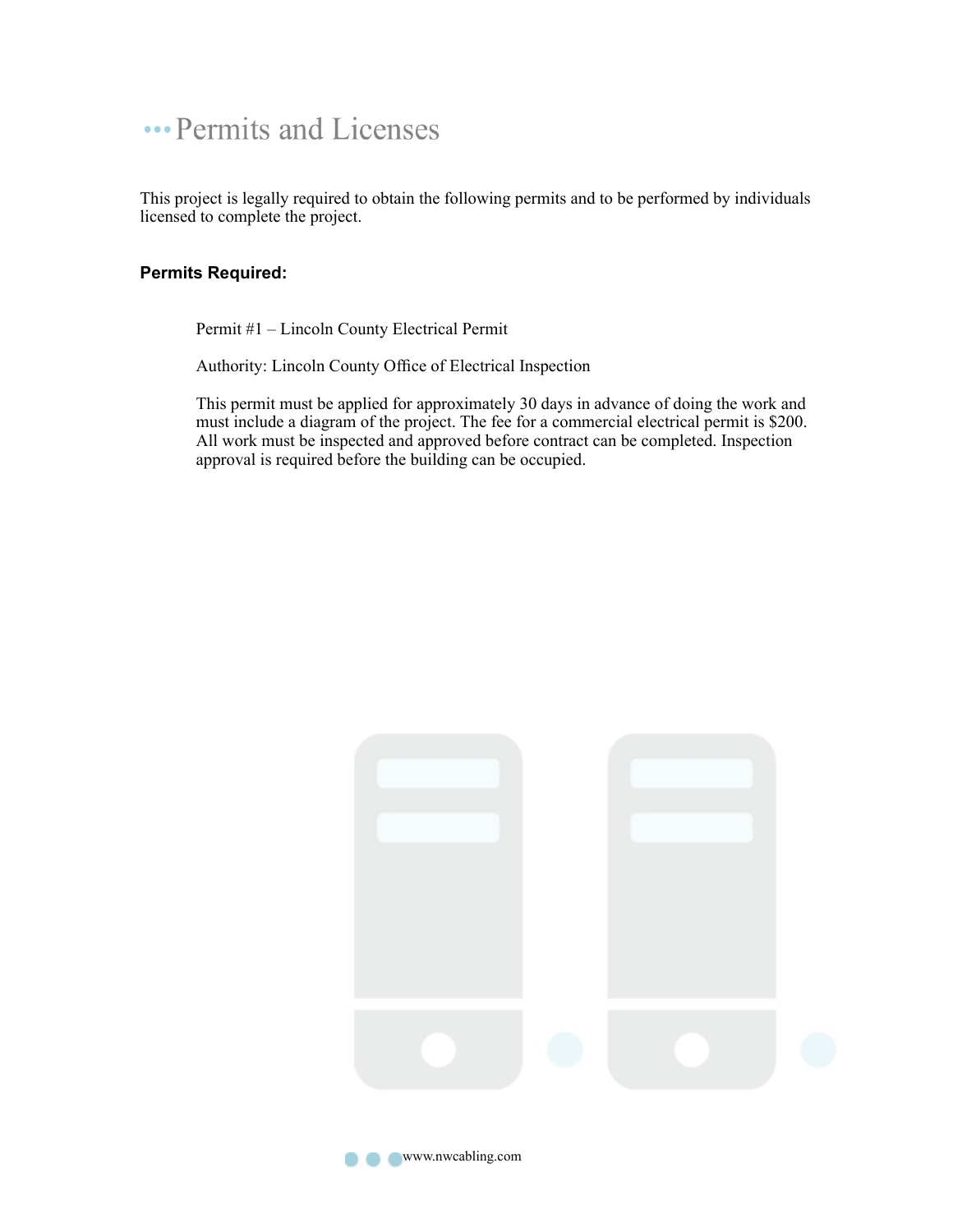# ... Qualifications

Northwest Computer Cabling Inc. has continually proven to be a leader in the computer network installation industry. This is demonstrated in the following ways:

• We have been selected by Techno Globe Magazine as the Network Designer of the Year for our work on securing node-based cable networks.

Northwest Computer Cabling has specialized in network design and installation since 1998. We have been cited by The United States Network and Cabling Association as a leader in the Computer Networks industry. Our staff is comprised of over 165 members who specialize in secure networks for small and medium-sized businesses and devote ourselves to continual improvement to maintain our leadership.

#### • **HarborLite Technologies needs a new secure computer network.**

Northwest Computer Cabling has designed and installed networks for over 300 companies that range in size from 8 to 230 employees.

#### • **HarborLite Technologies needs a network that can expand as the company grows.**

Expandable networks are our specialty. We work with suppliers of modular technologies that can be connected in many different ways to meet your changing needs.

We at Northwest Computer Cabling know that you need a system that is easily modified and easily learned by your employees. You can't afford to waste time, and we understand that.

Northwest Computer Cabling Inc. stands ready to assign 15 of its expert staff to your specific project.



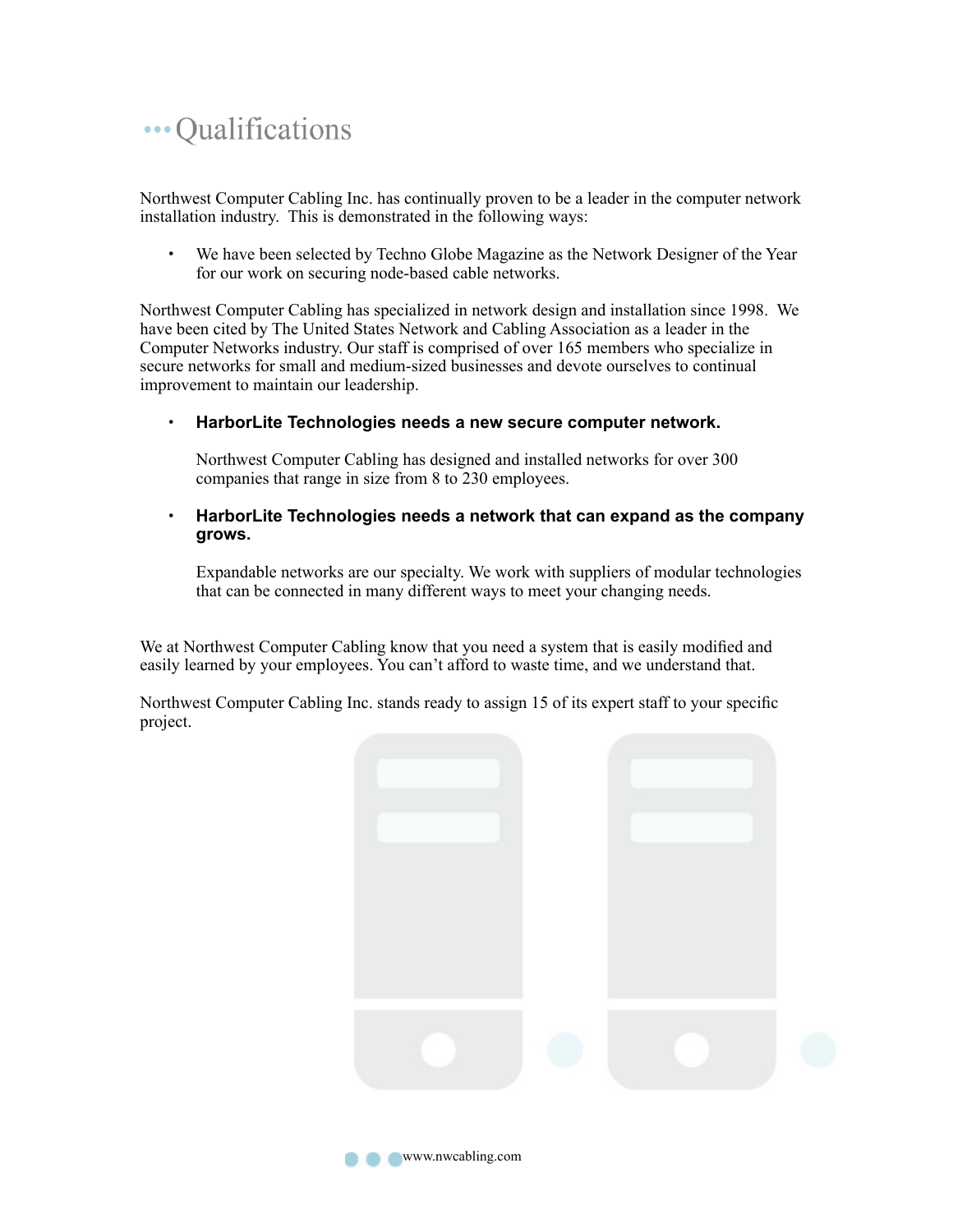## ••• References

The following are some of our clients who have agreed to be references. Feel free to contact any of our references about their experience with Northwest Computer Cabling. For more details see our web site references page at:

www.nwcablinginc.com/references.htm

• **James McAfee CEO McAfee Printing**

Phone:555-525-9525 E-mail: jm@mcafeeprint.com

www.mcafeeprint.com

"Printing has become a hi-tech business, and Northwest Computer Cabling presented us with the best plan for setting up our network."

• **Suzanna Kazaki Business Manager Kazaki Vehicle Works** Phone: 555-500-9232 E-mail: suz@kazvehworks.com

www.kazvehworks.com

"We needed to connect multiple buildings to the same computer. Northwest Computer Cabling made it seem easy."

• **Nyall O'Donnell Senior Partner Shamrock Law Firm** Phone:555-540-0165 E-mail: nod@shamrocklaw.com

www.shamrocklaw.com

"We needed a secure wireless network for our law firm. Northwest Computer Cabling designed and installed our LAN without disrupting our work.



www.nwcabling.com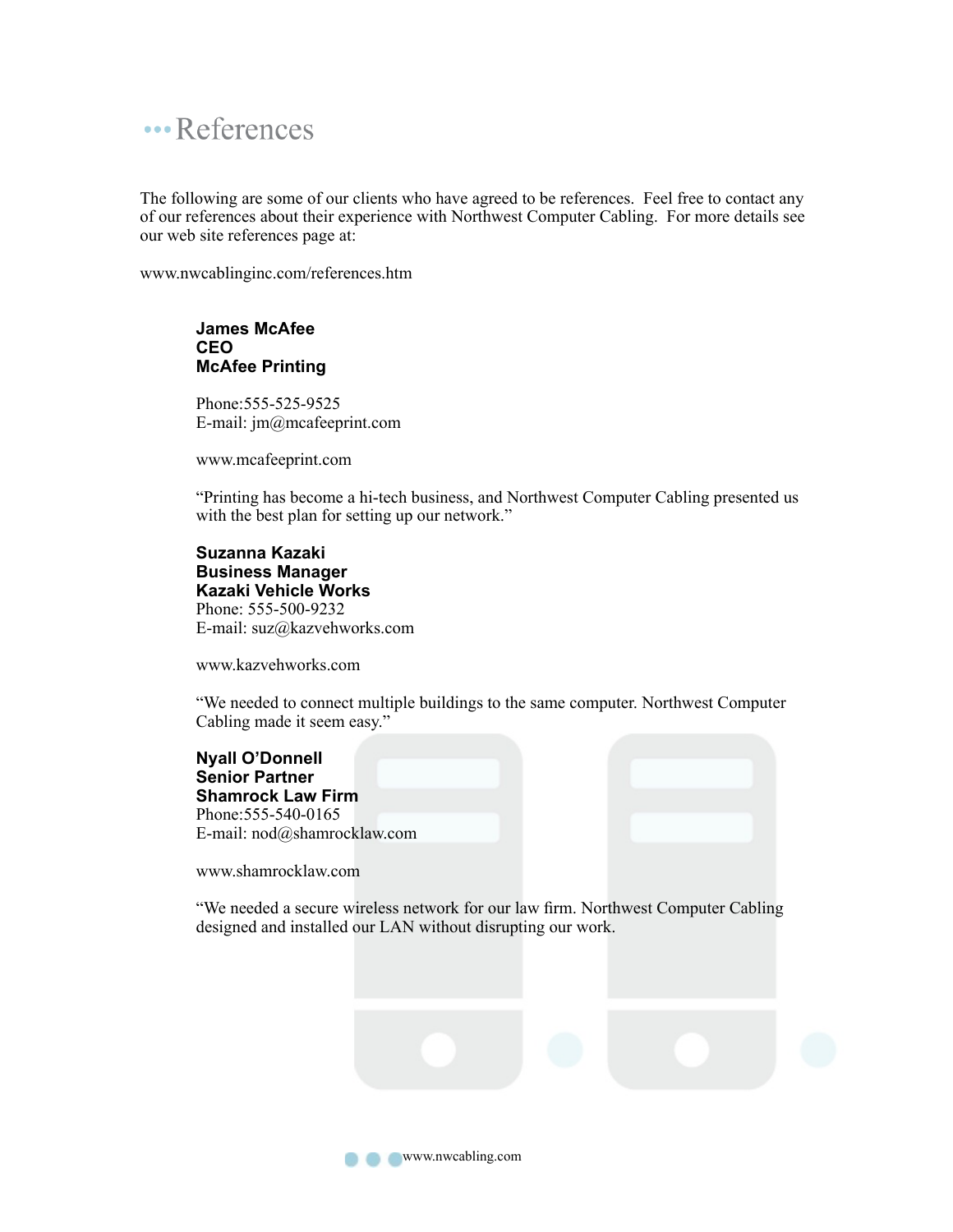# ...Contract and Terms

#### COMPUTER SERVICES AND INSTALLATION AGREEMENT

THIS AGREEMENT is made this 27th day of October, 2011 by and between Northwest Computer Cabling, Inc., ("Company") and HarborLite Technologies ("Customer").

#### **Recitals**

- A. Company has experience and expertise in the development of Networks.
- B. Customer desires to have Company develop a Network for them.
- C. Company desires to develop Customer's Network on the terms and conditions set forth herein (the "Network").

#### **Agreements**

In consideration of the mutual covenants set forth in this Agreement, Customer and Company hereby agree as follows:

#### **1. Development of Network.**

Company agrees to installation, management and development of the Network(s) and Network-based operations according to the terms listed on Exhibit A attached hereto.

#### **2. Specifications.**

Company agrees to develop the Network pursuant to the Specifications set forth in Exhibit B attached hereto (the "Specifications").

#### **3. Delivery Dates and Milestones.**

Company will use reasonable diligence in the development of the Network and endeavor to

#### **FOR SAMPLE ILLUSTRATION PURPOSES THE FULL TEXT OF THE CONTRACT IS NOT DISPLAYED. SEE THE "COMPUTER HARDWARE AND NETWORKING" CONTRACT FOUND IN PROPOSAL KIT PROFESSIONAL FOR THE COMPLETE TEXT.**

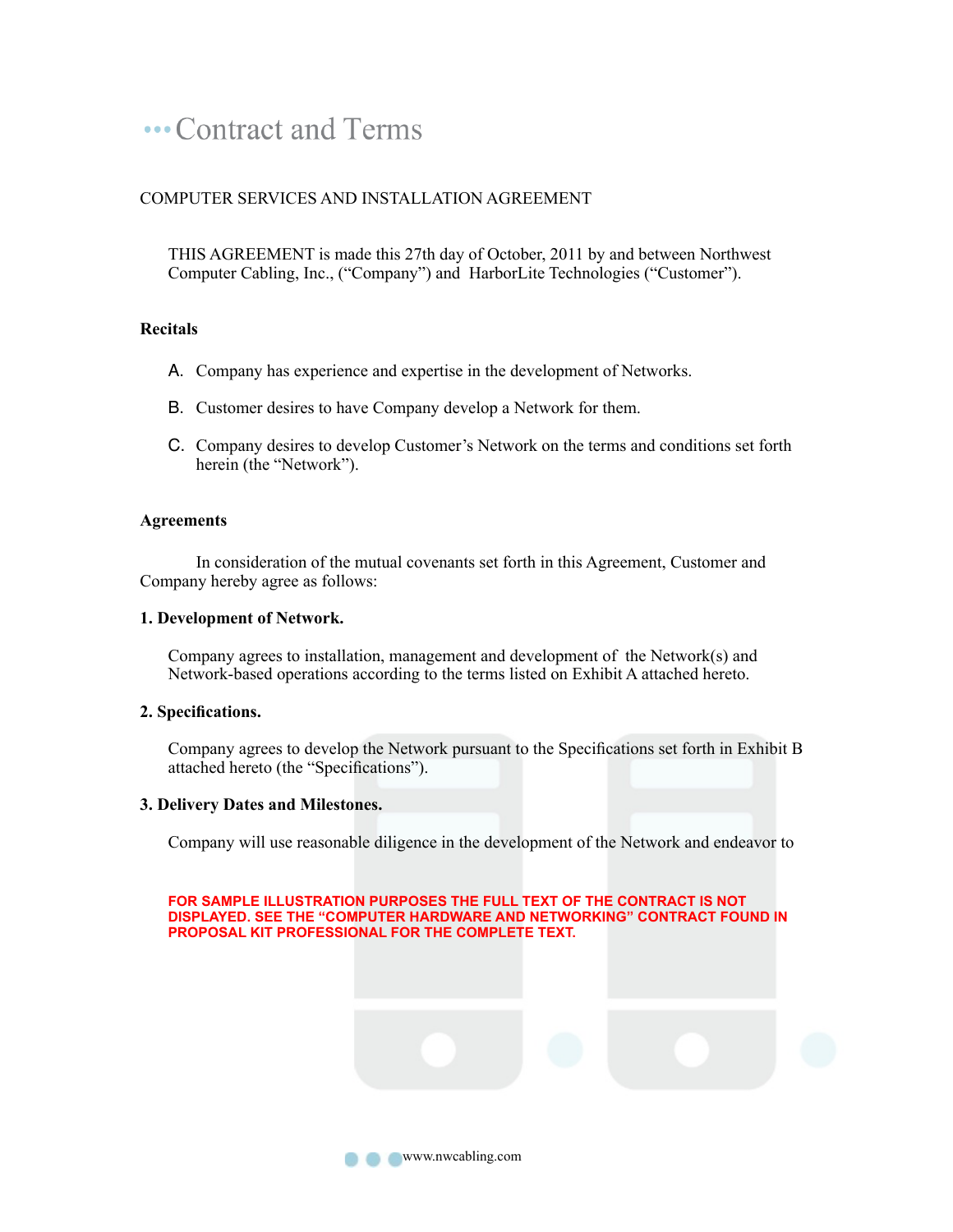#### EXHIBIT B

#### **SPECIFICATIONS**

The project will contain the following components and/or services:

#### Services

| <b>Description</b>                           | <b>Unit Price</b> | Ext. Price<br>Quantity |
|----------------------------------------------|-------------------|------------------------|
| Permits and Licenses                         | \$200.00          | \$200.00               |
| Network Design                               | \$3,000.00        | \$3,000.00             |
| 24x7 Priority Support (12 Months) \$8,000.00 |                   | \$8,000.00             |
| <b>Network Installation</b>                  | \$16,000.00       | \$16,000.00            |

Hardware

| <b>Description</b>                 | <b>Unit Price</b> | Quantity       | Ext. Price |
|------------------------------------|-------------------|----------------|------------|
| LANWork 5000 F22 Switch            | \$900.00          | $\overline{2}$ | \$1,800.00 |
| LANWork 6000 F16 Hub               | \$2,500.00        |                | \$2,500.00 |
| <b>Fiberoptic Cable</b>            | \$1,000.00        | 1              | \$1,000.00 |
| Firewall                           | \$900.00          |                | \$900.00   |
| <b>Telecommunications Closet</b>   | \$8,000.00        | 1              | \$8,000.00 |
| <b>Wall Plates and Connections</b> | \$6.00            | 80             | \$480.00   |
| <b>CAT-6 Cable</b>                 | \$1,000.00        |                | \$1,000.00 |
| LanWork 8000 Modems                | \$600.00          | 3              | \$1,800.00 |



www.nwcabling.com